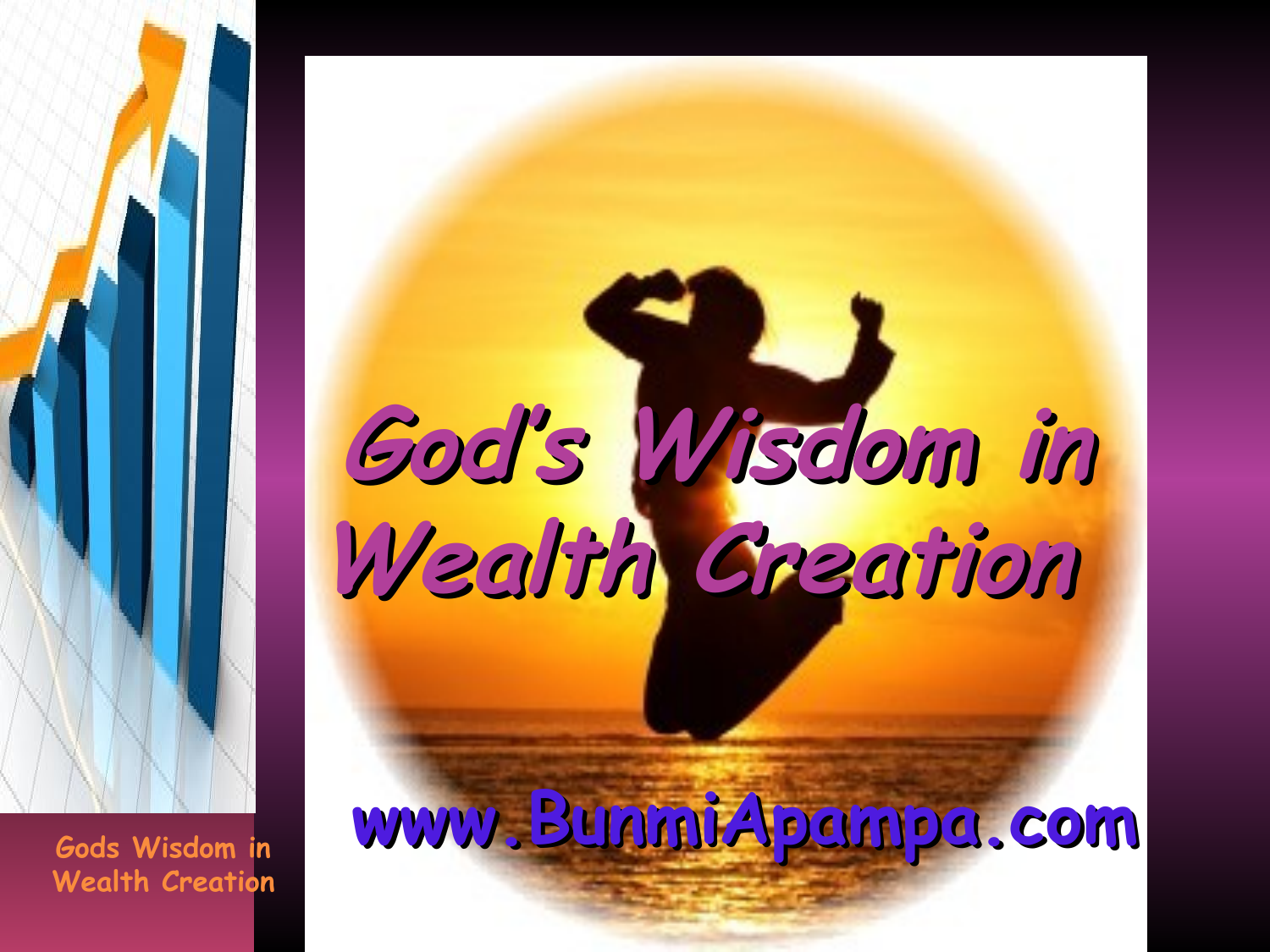## Who am I

### ♦ Bibi Bunmi Apampa

- ♦ Wife, Mother, Christian A child of God
	- ♦ International Speaker, Global trainer with a mandate to empower people to succeed Excel and Prosper in Life Family Business Finances Career Ministry relationships and community with Multiple Streams of Income
- ♦ Wealth and Business Coach

## ♦**www.MyBusinessCoach.biz** ♦**www.BunmiApampa.com**

**Gods Wisdom in Wealth Creation**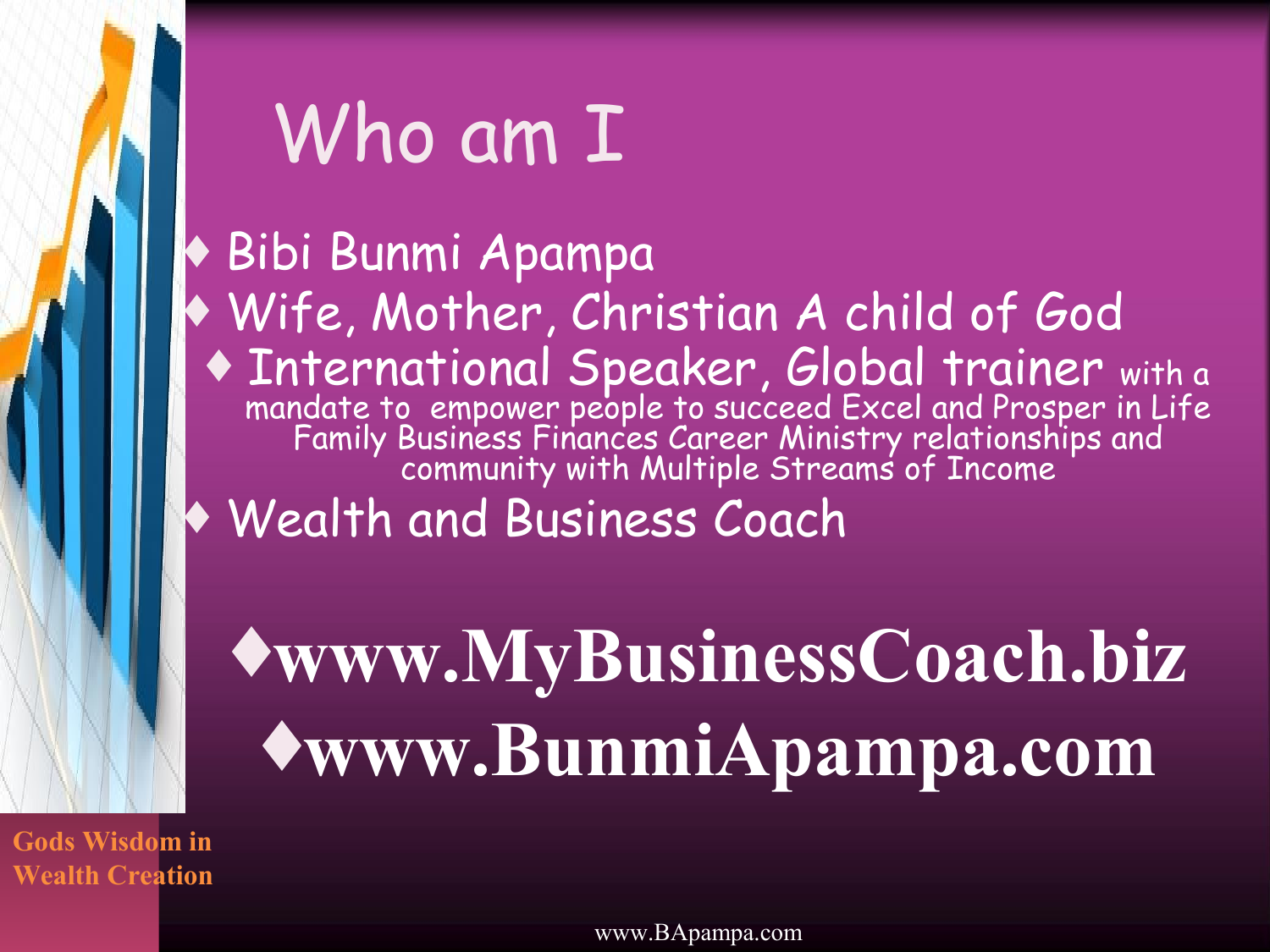## The current financial situation

- ♦ Terror outage hits Global markets
	- Telephone hacking scandal no more privacy
	- Crude oil reaches all time high –Millions facing Pension hardship
- University fees going up
- ♦ NHS in crisis, Prime Minister pledges extra billions to shore up the failing uk health system
- $\bullet$  Rich countries on the brink of collapse –
- Uk house prices fall its not news –
- 5000 jobs lost
- £3 billion wiped off, Bank Bailout, stock market crashes
- ♦ Worldwide financial crisis deepens

**Wealth Creation**

Gods Wisdom in Unemployment all time high

Review of Social Security benefits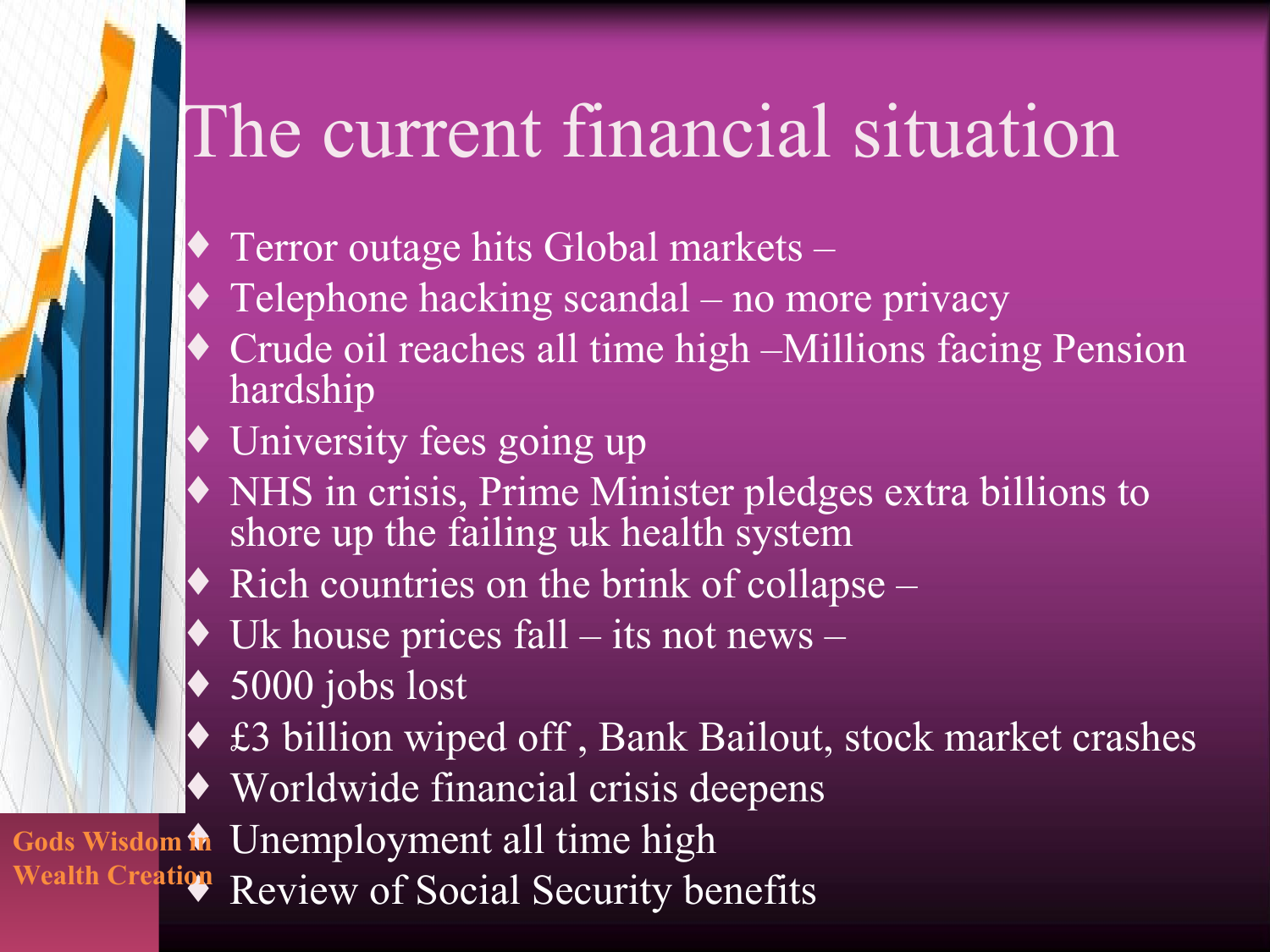### General statistics

**Out of 100 people that start working at age 25, by age 65………** 

• 1% are financially independent & wealthy

♦ 4% have enough money to meet basic needs

♦ 22% are still working (cannot afford to quit)

♦ 45% depend on family for survival

♦ 28% depend on state pensions, Social Security, friends or charity

**Gods Wisdom in Wealth Creation**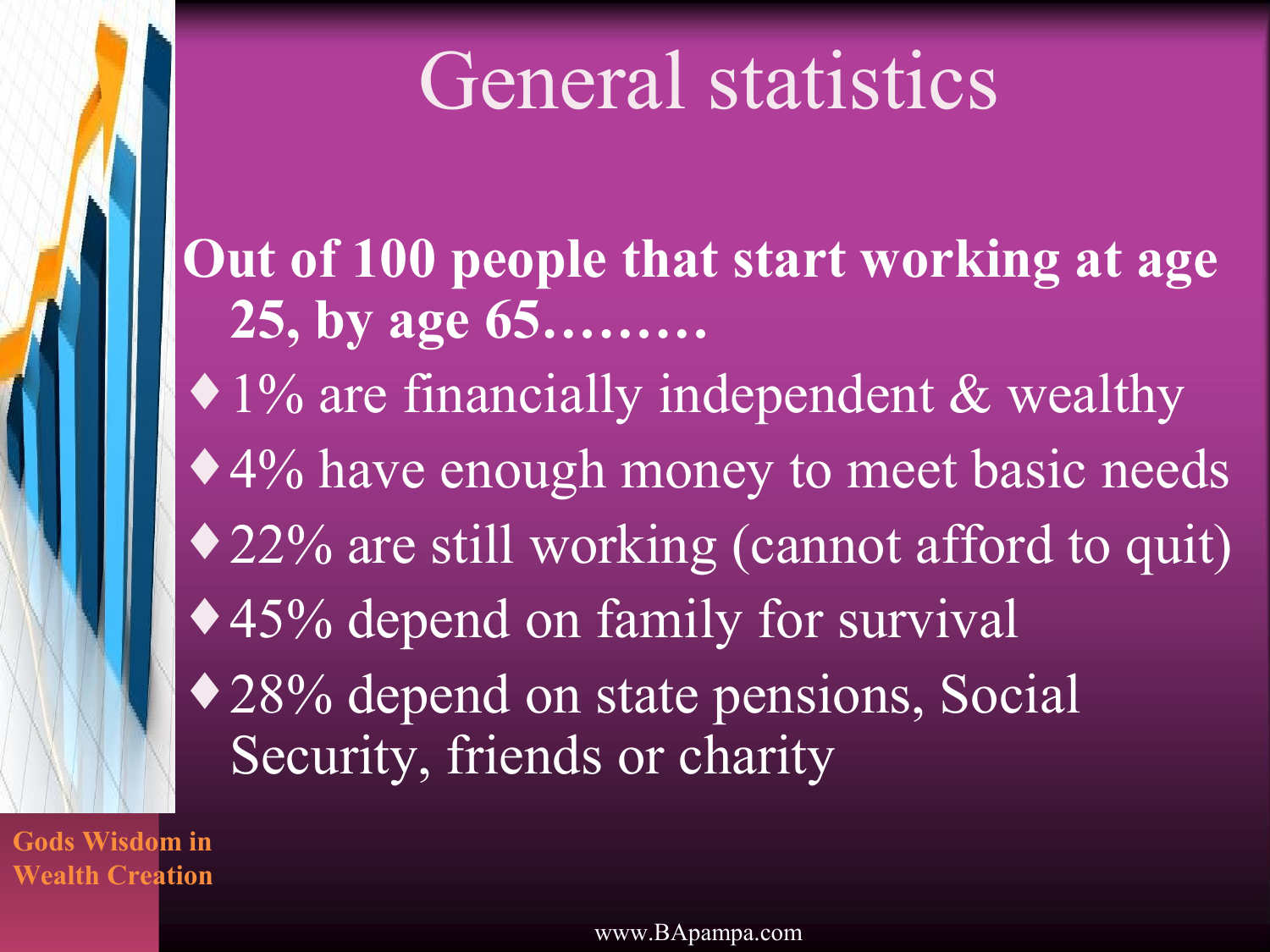### What God is saying

- **Peace I give to you Peace I leave with you**
- ♦ **[3John 1:2](http://www.blueletterbible.org/Bible.cfm?b=3Jo&c=1&t=KJV)** Beloved, I wish above all things that thou mayest prosper and be in health, even as thy soul prospereth.
- ♦ **[Exd 8:23](http://www.blueletterbible.org/Bible.cfm?b=Exd&c=8&v=23&t=KJV)** And I will put a division between my people and thy people: to morrow shall this sign be.
- ♦ **[Job 22:29](http://www.blueletterbible.org/Bible.cfm?b=Job&c=22&t=KJV)** When [men] are cast down, then thou shalt say, [There is] lifting up
- **Deut 8:18** But thou shalt remember the LORD thy God: for [it is] he that giveth thee power to get **wealth**, that he may establish his covenant which he sware unto thy fathers, as [it is] this day.

**Psalm 35:27** Let them shout for joy, and be glad, that **favour** my righteous cause: yea, let them say continually, Gods Wisdom in Let the LORD be magnified, which hath pleasure in the Wealth Creation prosperity of his servant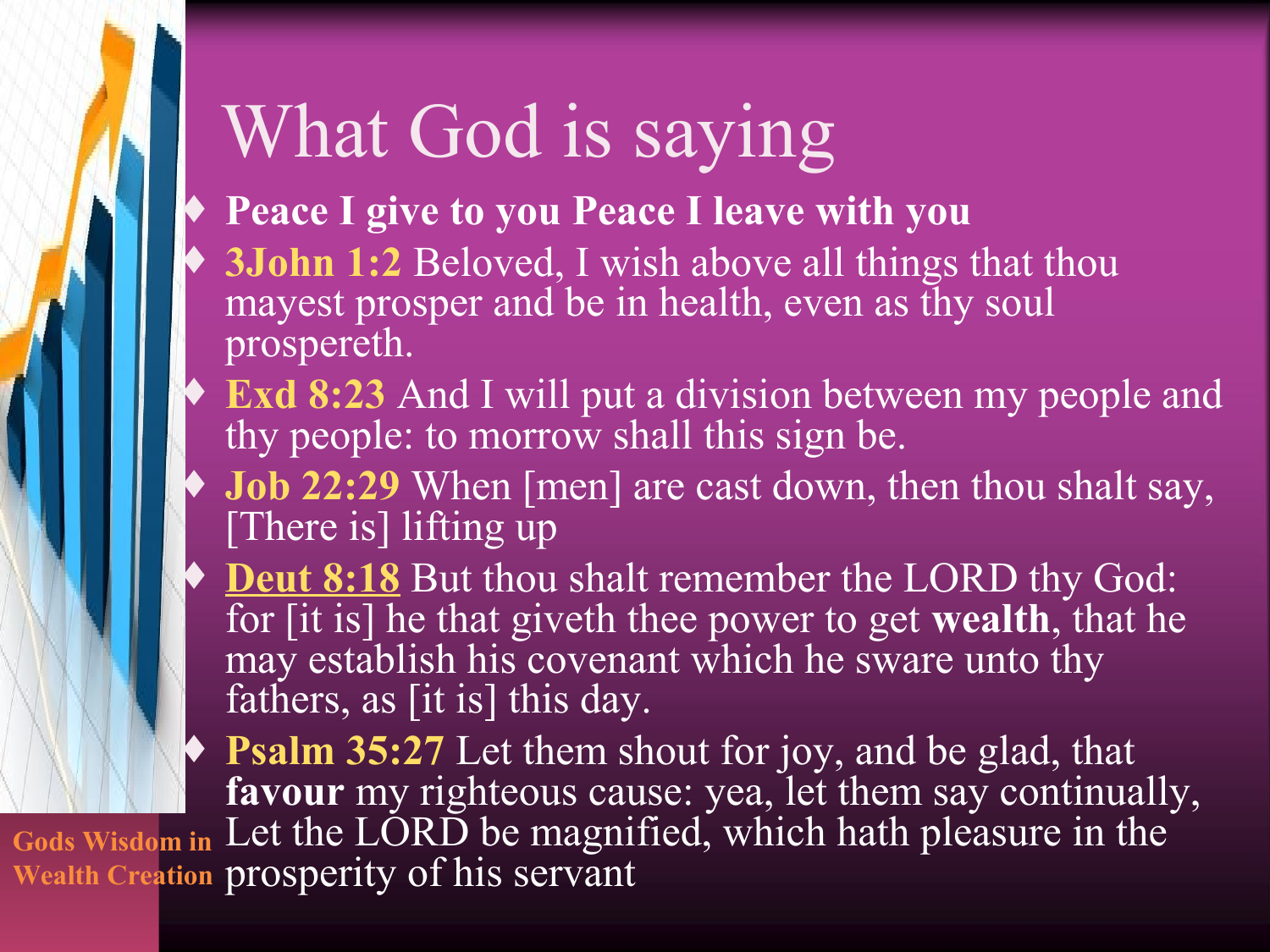# **What is the Way OUT**

### **Learn how to Build Wealth & Create Multiple streams of income**

Using

### **God's Wisdom**

With all thy getting Get wisdom

I wisdom dwell with prudence and give knowledge of witty inventions **Gods Wisdom in Wealth Creation**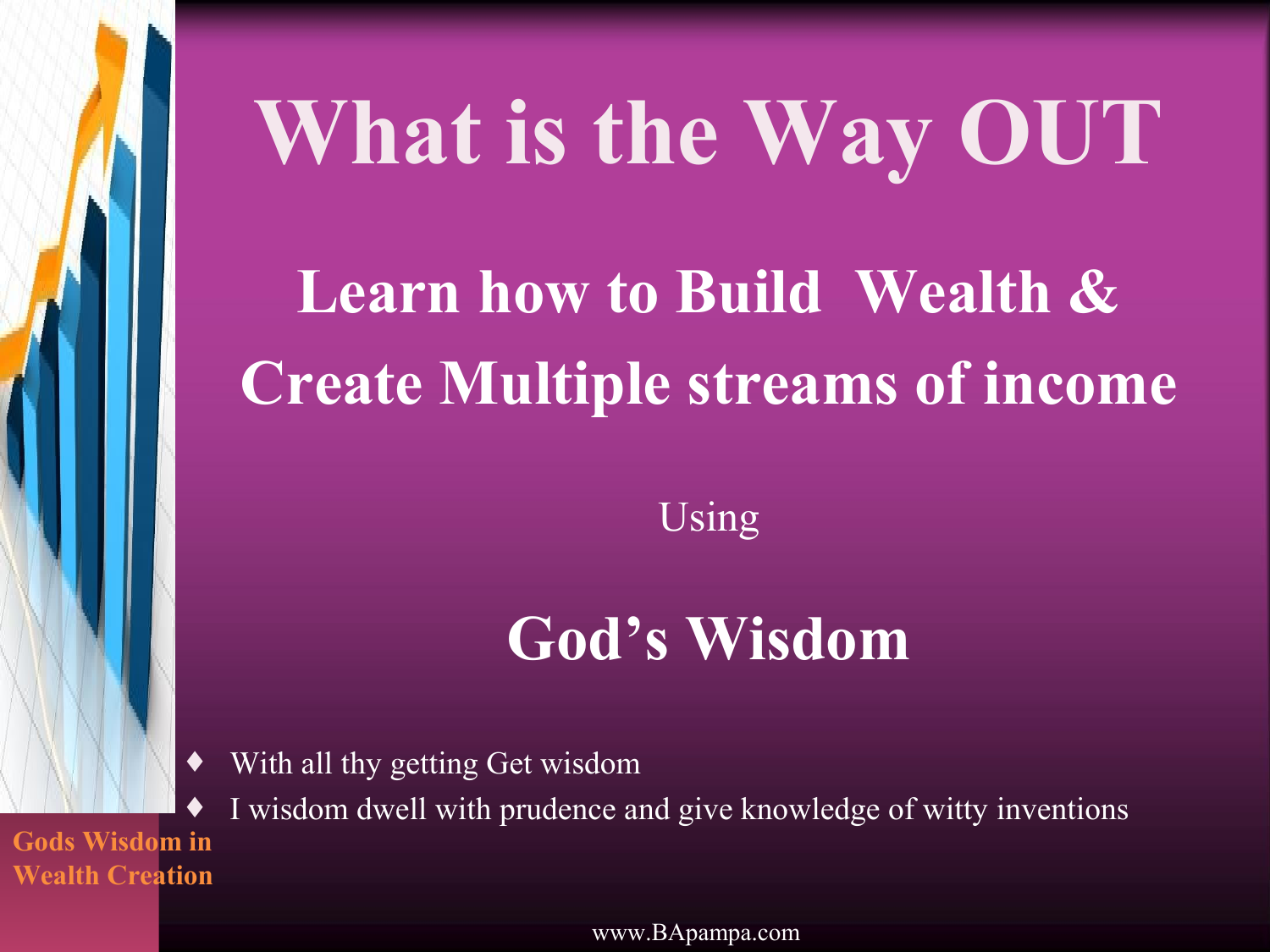### Examples of people who used God's Wisdom to create Wealth

- ♦ Abraham (started tithing high priest to Melchizedeck)
- ♦ Jacob with Laban
- ♦ Joseph with Pharaoh
- ♦ Daniel in Babylon
- ♦ David with Saul & vagabonds (Men of valor)
- ♦ Jeptha (sent out of fathers house as a son of a prostitute became king)
- ♦ Widow with cruise of oil
- ♦ Solomon

**Gods Wisdom in Wealth Creation**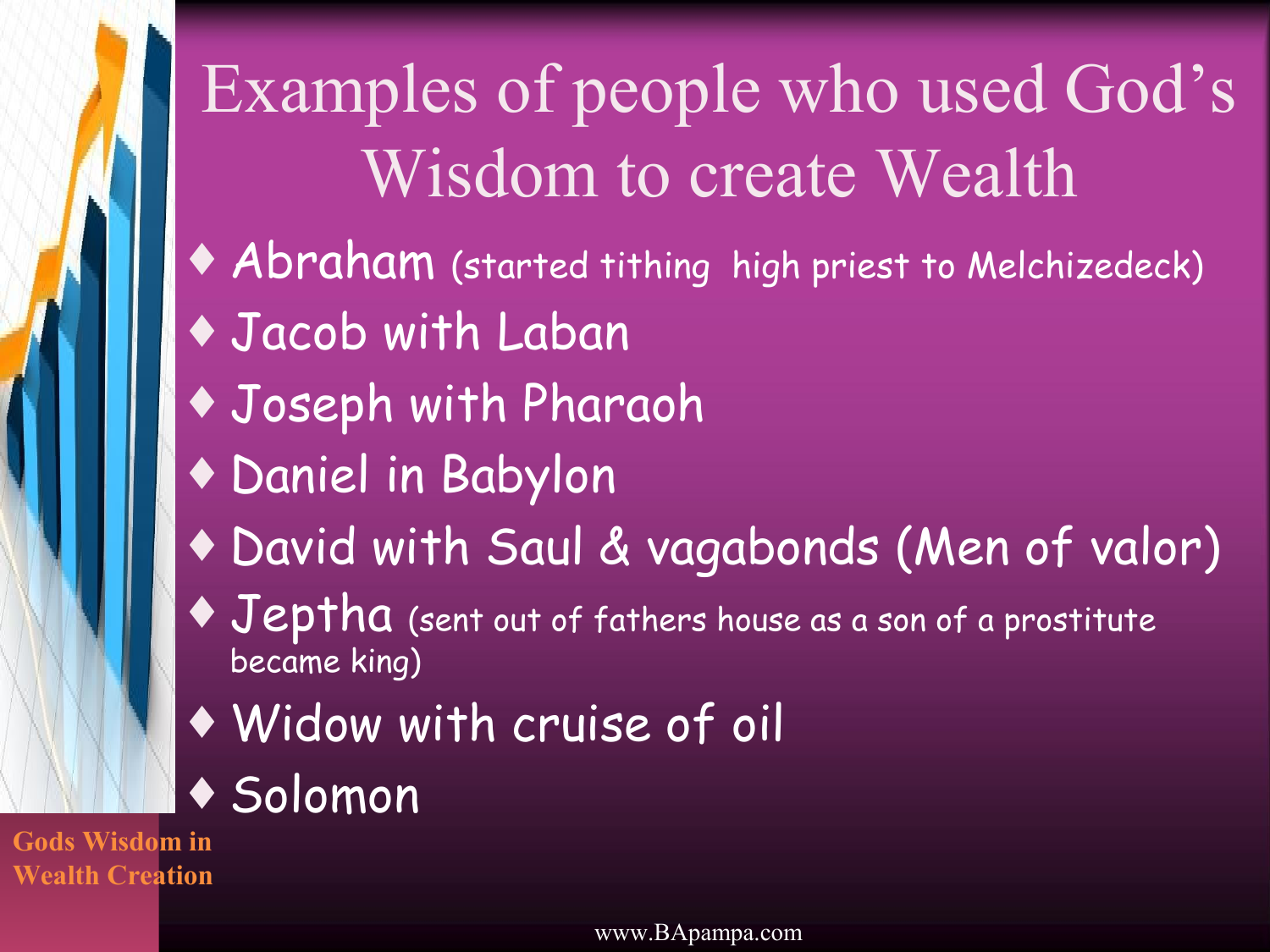### The Way Forward

# M A P ♦Mindset

♦Action

♦Process

**Gods Wisdom in Wealth Creation**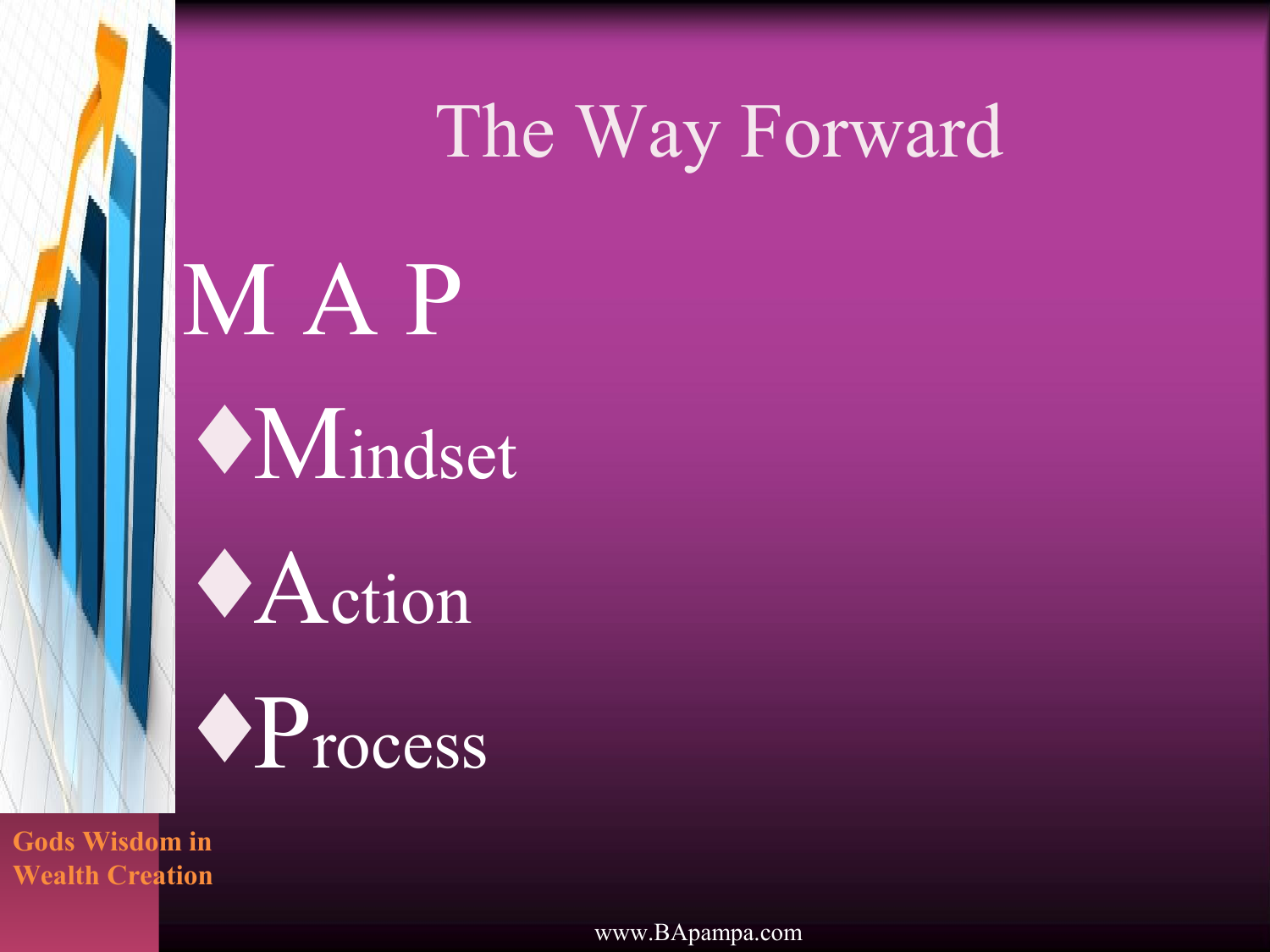### Mindset

- ♦ Abundance mentality (Get rid of the Scarcity & Poverty mentality)
- ♦ As a man thinketh in his heart so is he
- ♦ Too blessed to be stressed- Deut 28 :1-12
- ♦ Abraham's blessings are mine Gen 12 :2-3
- 7 Fold blessings
- ♦ Days in pleasure and years in Prosperity
- ♦ Goodness & Mercy shall follow me

**Gods Wisdom in Wealth Creation**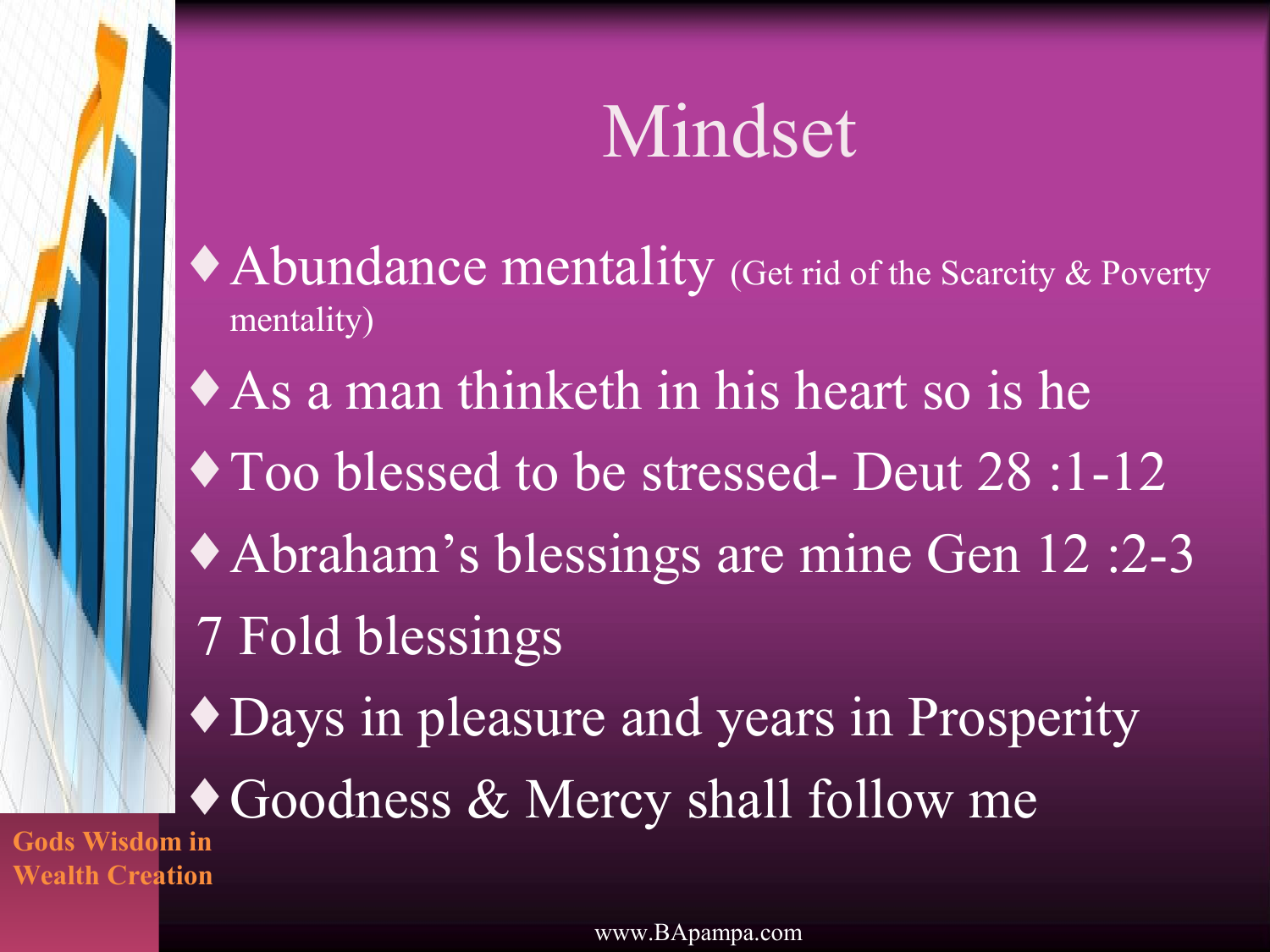### Action

#### Acquire the **Seven Basic Skills** of money

- Value money miracle of compound interest \$100 a month over 45yrs is \$1million
- Make money
- Save money 80/20 Principle given to Joseph 10% to God, 10% to pay yourself and live within the remaining 80%
- Invest money 3 Money mountains Real state, Portfolio investment, Your business
- Manage money Financial planning
- Share money Sow & be a Giver
- Protect / shield money its not how much you make, its how much you keep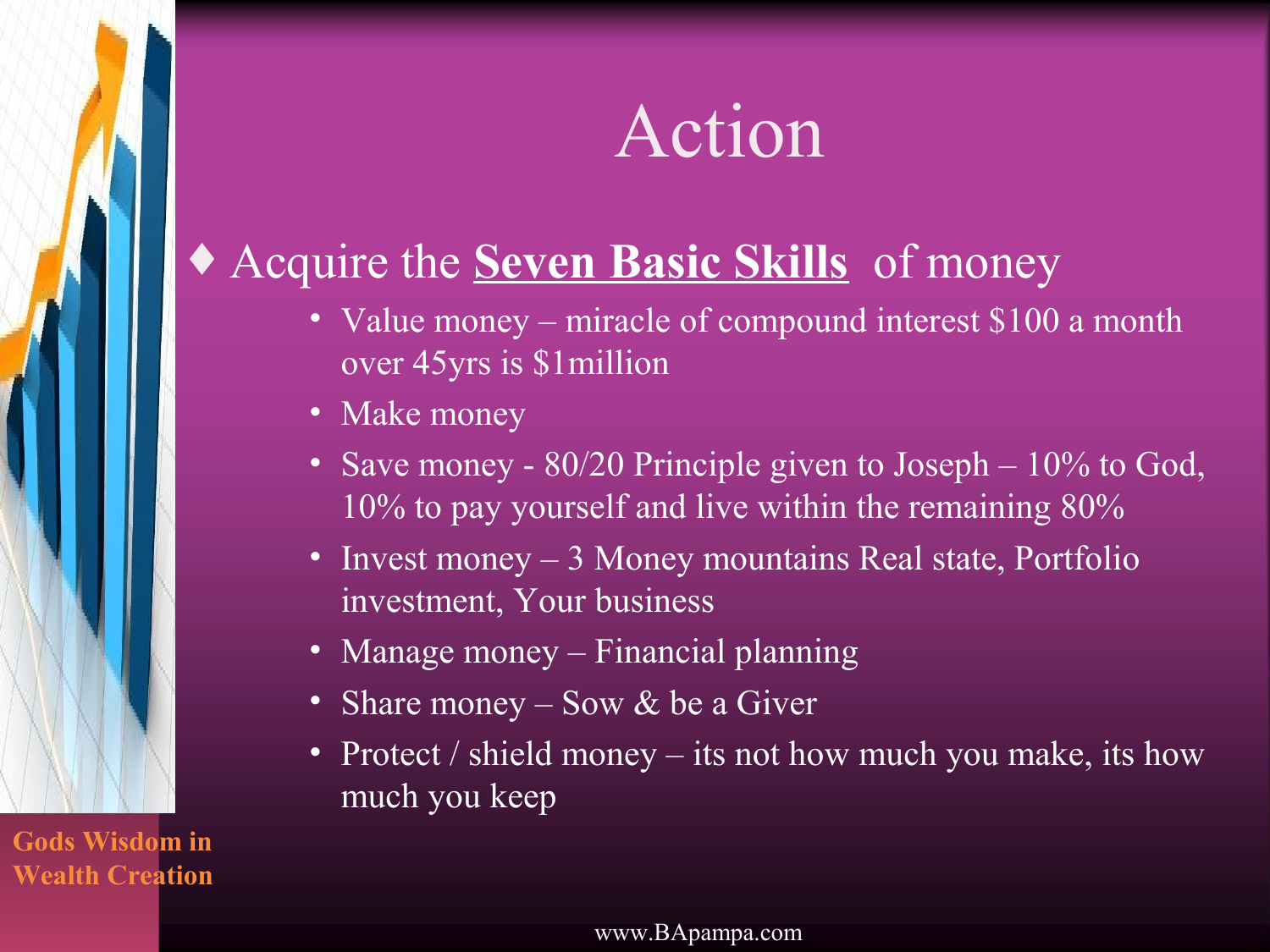### Process

#### Grow a MONEY TREE

- ♦ M Multiple Streams of Income
- ♦ O Outstanding Product
- $\blacklozenge$  N Not much Cash outlay
- ♦ E Essential Product or Service
- $\blacklozenge$  Y Yeild
- $\blacklozenge$  T Trends and Time
- ♦ R Residual Income
- $\triangle$  E Employee Resistance
- $\triangle$  E Enthusiasm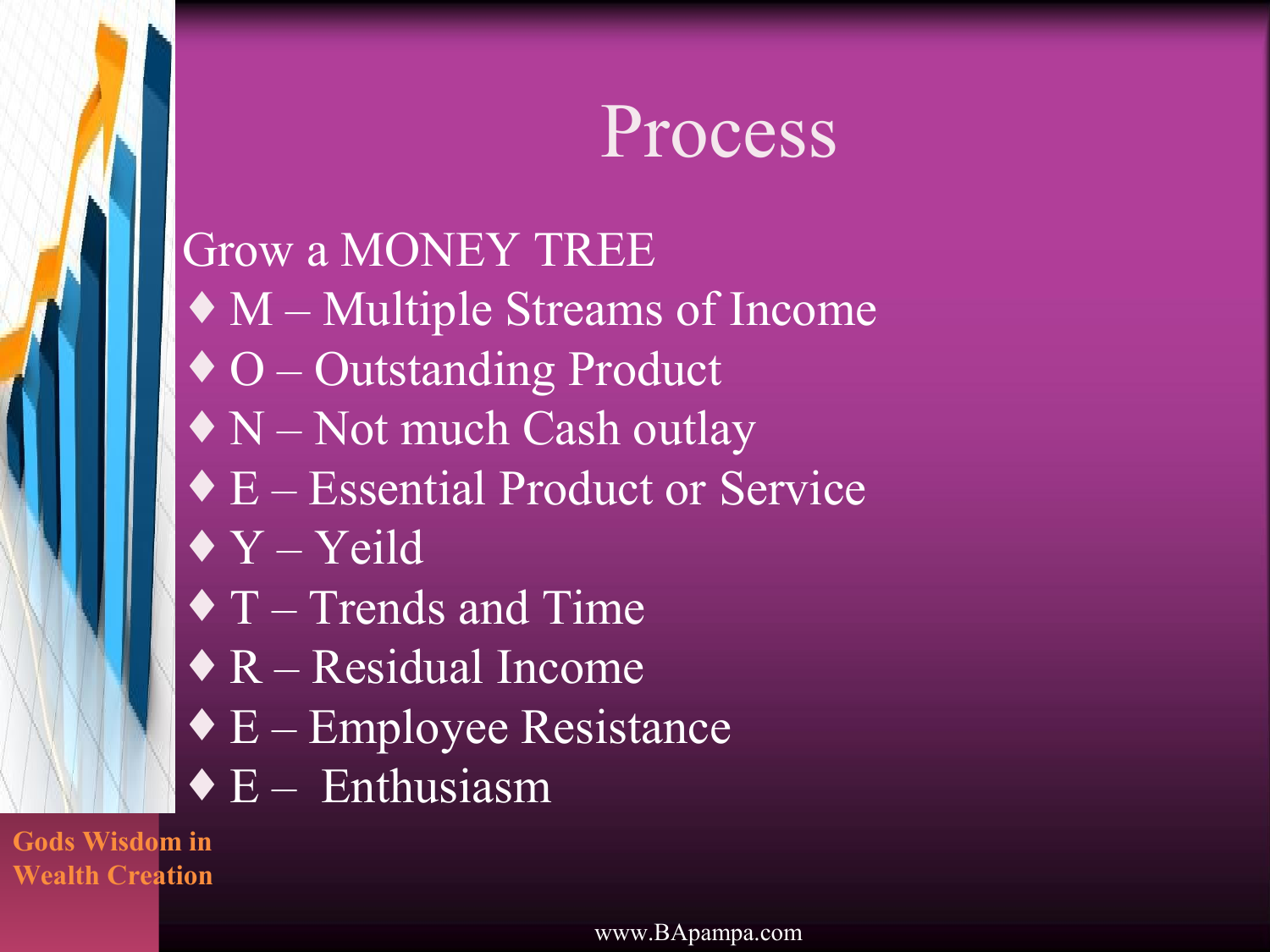### The Wealth Building Plan

#### Choose your vehicle

Stocks & Shares Fixed Deposits

**NVESTMENTS** 

**Gods Wisdom in Wealth Creation**

www.BApampa.com

Home Rental Buy, Build & Sel

SERVICE

Infopreneur commoditie

PRODUCT

MARKETING

REAL ESTATE

**MONEY MOUNTAIN**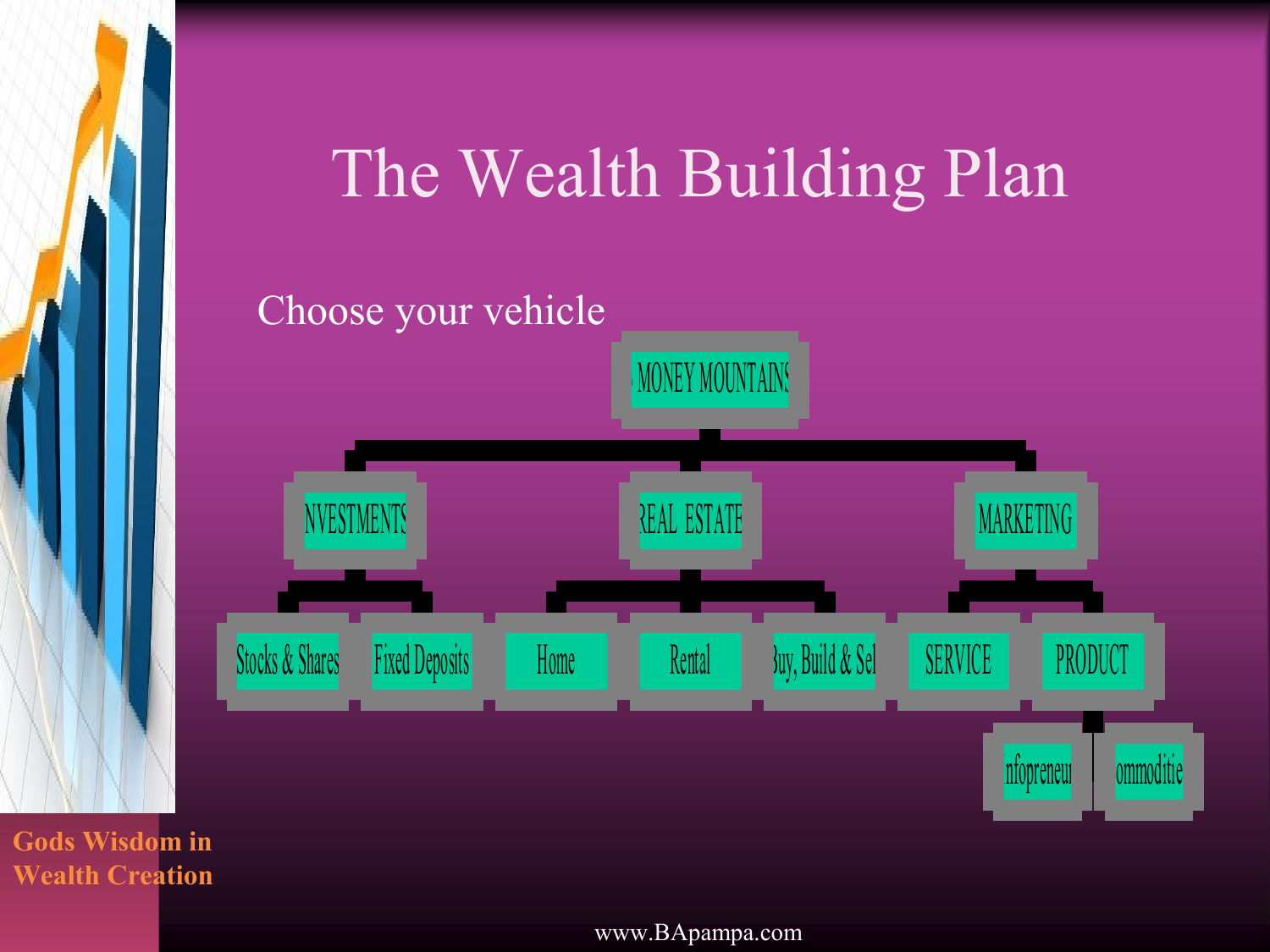### The Wealth Building Plan

Streams of Income

- ♦ *INVESTMENTS* These are Paper Investments ie stocks, shares, bonds, ISA, Pension, off shore investments, Venture Capital Trusts etc
- ◆ *REAL ESTATE* Home, buy to let, HMOs (house with Multiple Occupancy) Flips – Buy, renovate sell, Property Developer, Bed and Breakfast, Hostel, Commercial Property etc
- ♦ *MARKETING ( your own Business)* This can be **brick and mortar business** or on the **Internet.** You can market products and commodities or skilled services.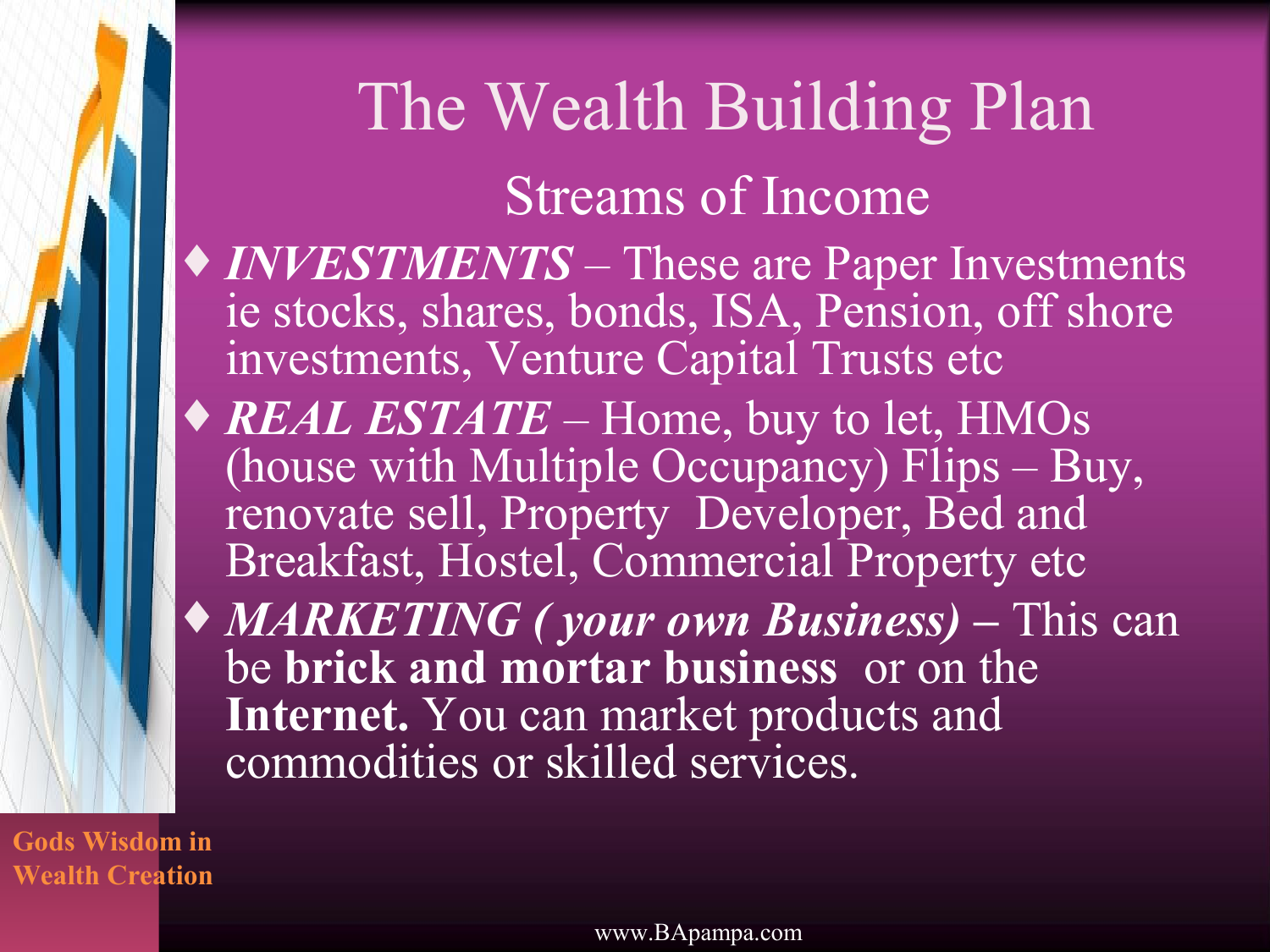### The Wealth Building Plan – Streams of Income we can Create from today **SILENT MONEY MACHINES**

- **Save and Invest** miracle of compound interest
- Investments- Stocks & Shares, pension fund, savings
- ♦ **eBay & Auction sites www.BecomePowerSeller.co.uk**
- ♦ **Network Marketing www.AvenuesToWealth.eu**
- ♦ **Start Home Business www.HomeBusinessMentor.biz**
- **Real Estate- Home, But to Let, property developer**
- ♦ **Internet Business www.InternetBusinessMentor.co.uk**
- ♦ **Internet Business Free training www.StartMyOwnInternetBusiness.com**
- ♦ **Become a lifeCoach / Expert Training** www.CertifiedLifeCoachTraining.com

**Gods Wisdom in Wealth Creation**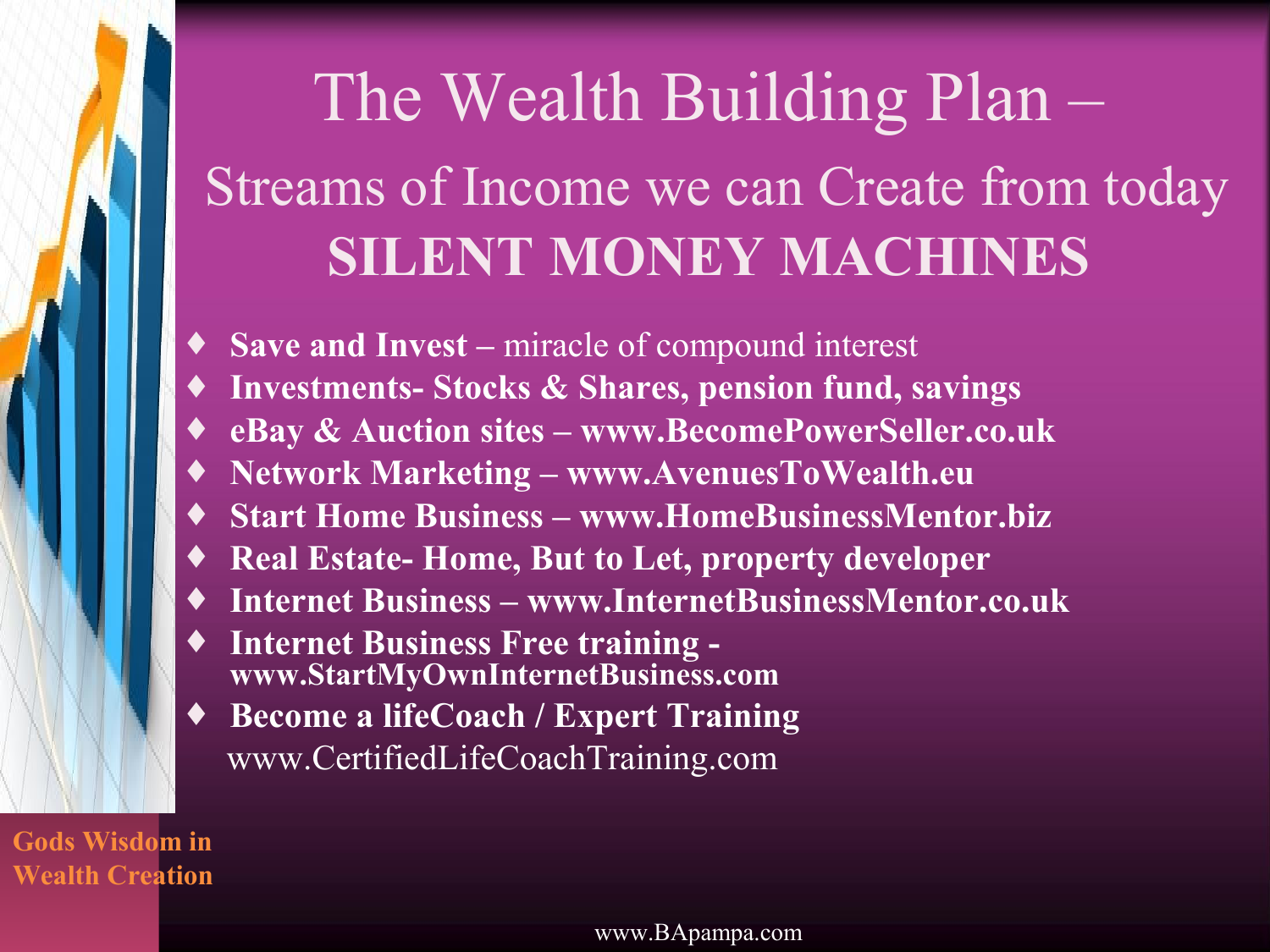### The Wealth Building Plan – Save & Invest

**Save and Invest – miracle of compound interest. Become a millionaire (Use your Personal Pension Plan to Achieve this)**

- \$100 per month 3.30 per day @ 10% over 45 years \$1,033,625
- \$266 per month 8.86 per day@ 10% over 30 years
- \$759 per month  $-25.30$  per day  $\omega$  10% over 25 years
- \$2422 per month 83.30 per day  $\omega$  10% over 15 years

#### **In financial planning on the average you should save**

- $7\%$  pre tax at age 25
- $10\%$  pre tax at age 35
- $18\%$  pre tax at age 45
- $35\%$  pre tax at age  $55$

To become financially independent, turn part of your INCOME into CAPITAL turn CAPITAL into ENTERPRISE turn ENTERPRISE into PROFIT turn PROFIT into INVESTMENT turn INVESTMENT into FINANCIAL Independence

www.BApampa.com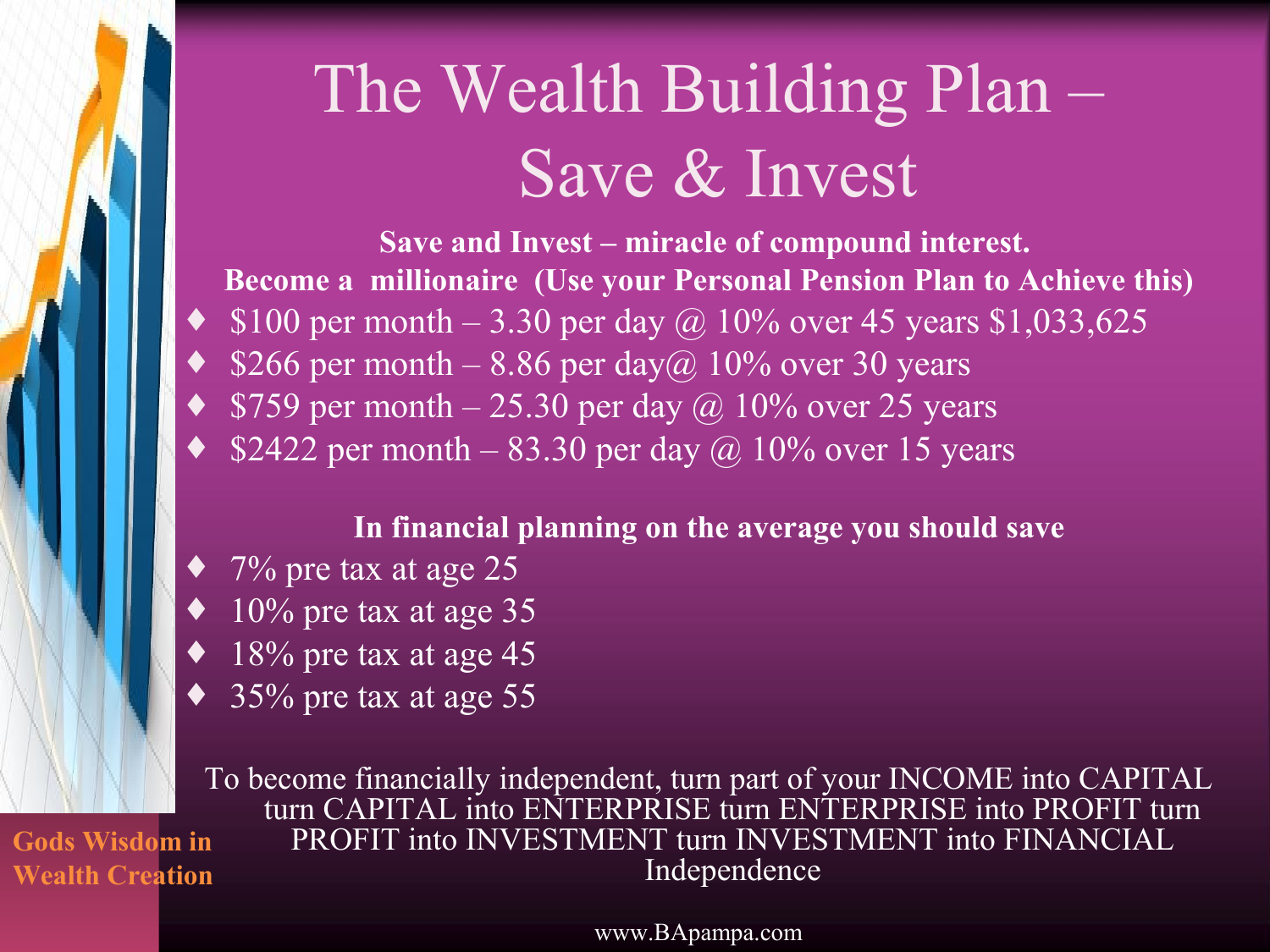### The Wealth Building Plan – Internet Business Virtual Estate **www.InternetBusinessMentor.co.uk**

- ♦ You need to identify what you want to do. What are you interested in?
- ♦ You need to find yourself a niche market.
- ♦ Find a problem they have in common.
- ♦ Develop or find a solution they will be willing to pay money for
- ♦ Figure out what and how you are going to sell the solution
- ♦ Set up your website-domain name, hosting
- Sort out your Virtual sales copy
- **East Mission in Website Promotion**

Gods Wisdo<mark>m in</mark><br>Wealth Creation Get Paid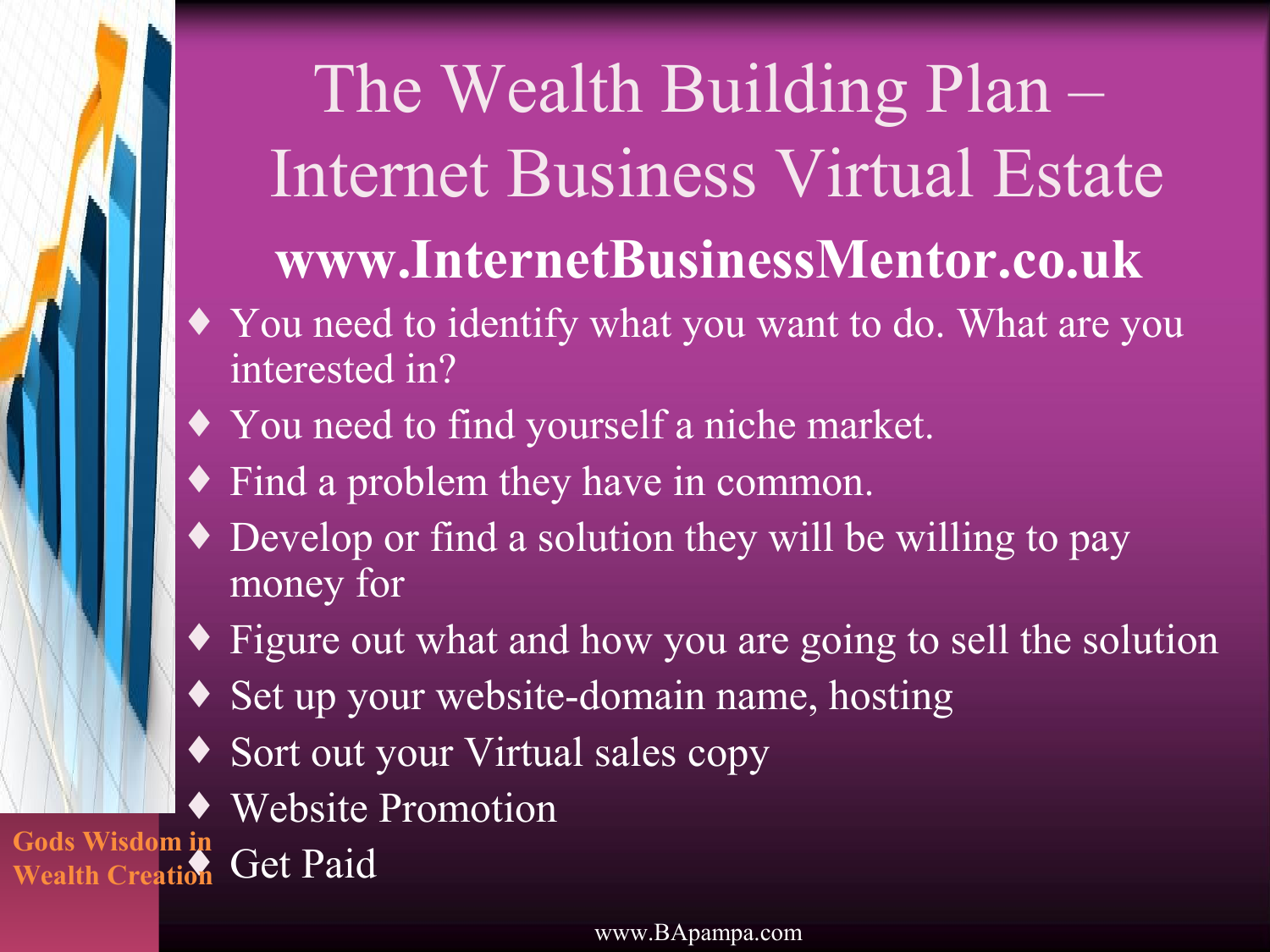Become An Expert Plan – Speaker, Author, Trainer, Consultant, Coach ( www.CertifiedLifeCoachTraining.com) Being Successful as an Expert •Know your topic – niche, perfect elevator pitch •Position yourself intelligently as an expert •Discover audience needs- frustrations, struggles, challenges •Create your solution – book, dvd, seminar, program, coaching •Package your information so people can buy •Put up a website •Campaign and Promote yourself strategically and consistently •Partner with others to get your message out

**Global Small Business**

www.BApampa.com •Post free content to generate traffic – Use Social Media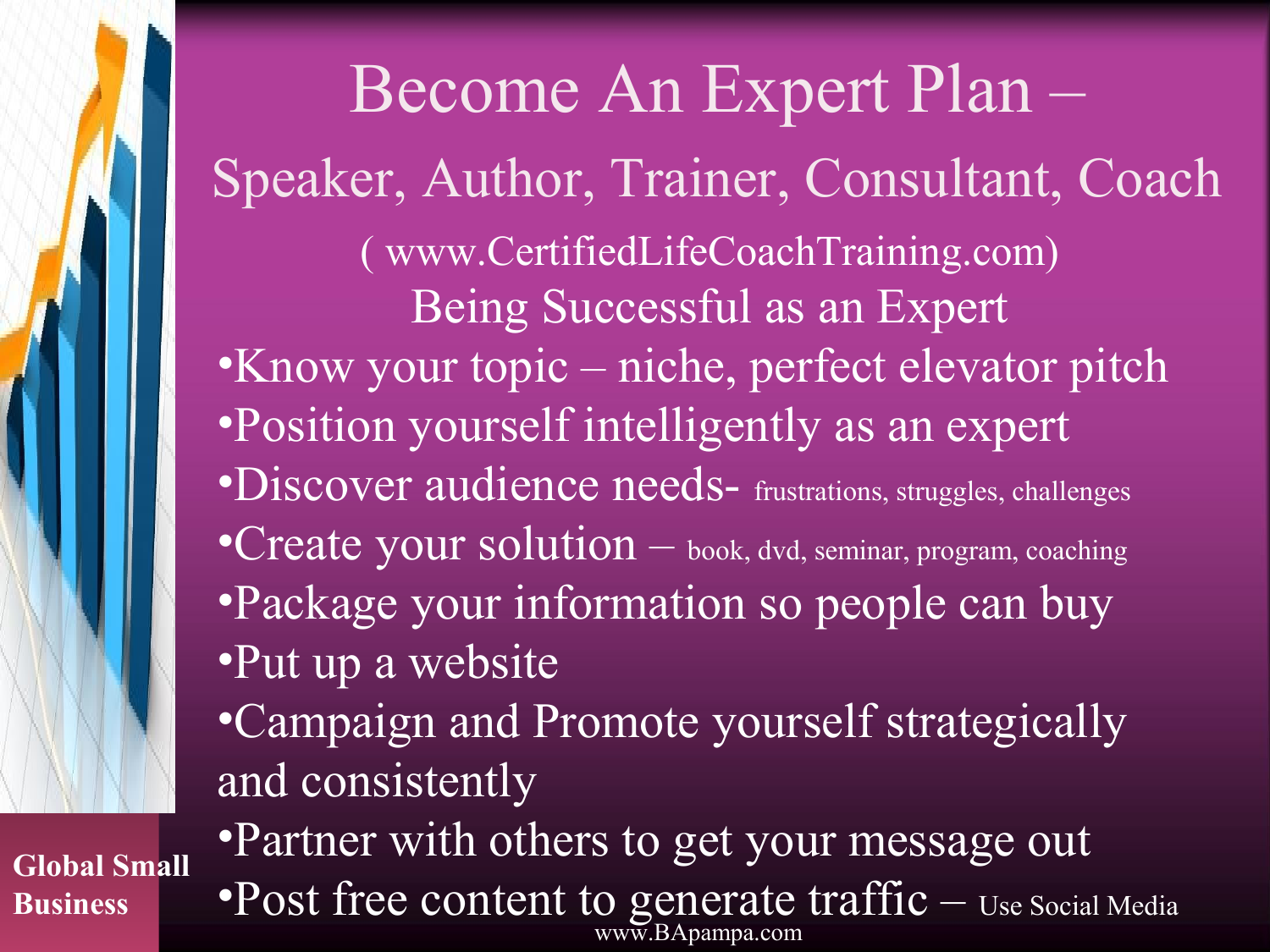### The Wealth Building Plan International Business Through Team Building **Network Marketing**

#### www.AvenuesToWealth.eu





#### **Power of Three Power of Five**

*"If I lost everything and had to start again, I would find myself a great network marketing company and get to work!" - Donald Trump (David Letterman Show) "I would rather earn 1% of 100 people's efforts than 100% of my own efforts" - John Paul Getty (American Billionaire*)

 $\bf{Gods}$  Wisdom in "The Richest people in the world look for and build NETWORKS others look for work" *Robert Kiyosaki (Rich dad Poor Dad*) **Wealth Creation**

www.BApampa.com **Build Your Network – Together Everybody Achieves More**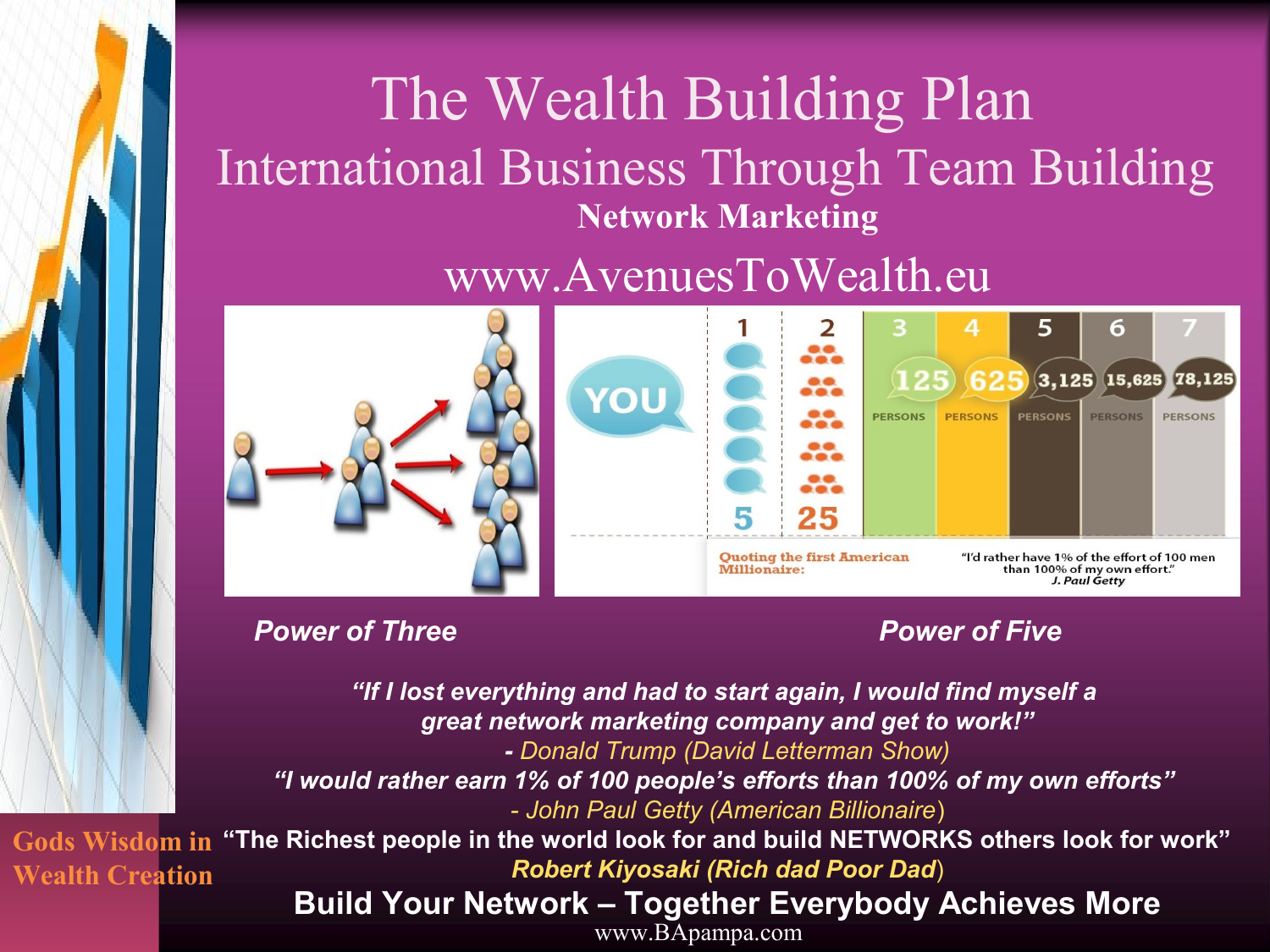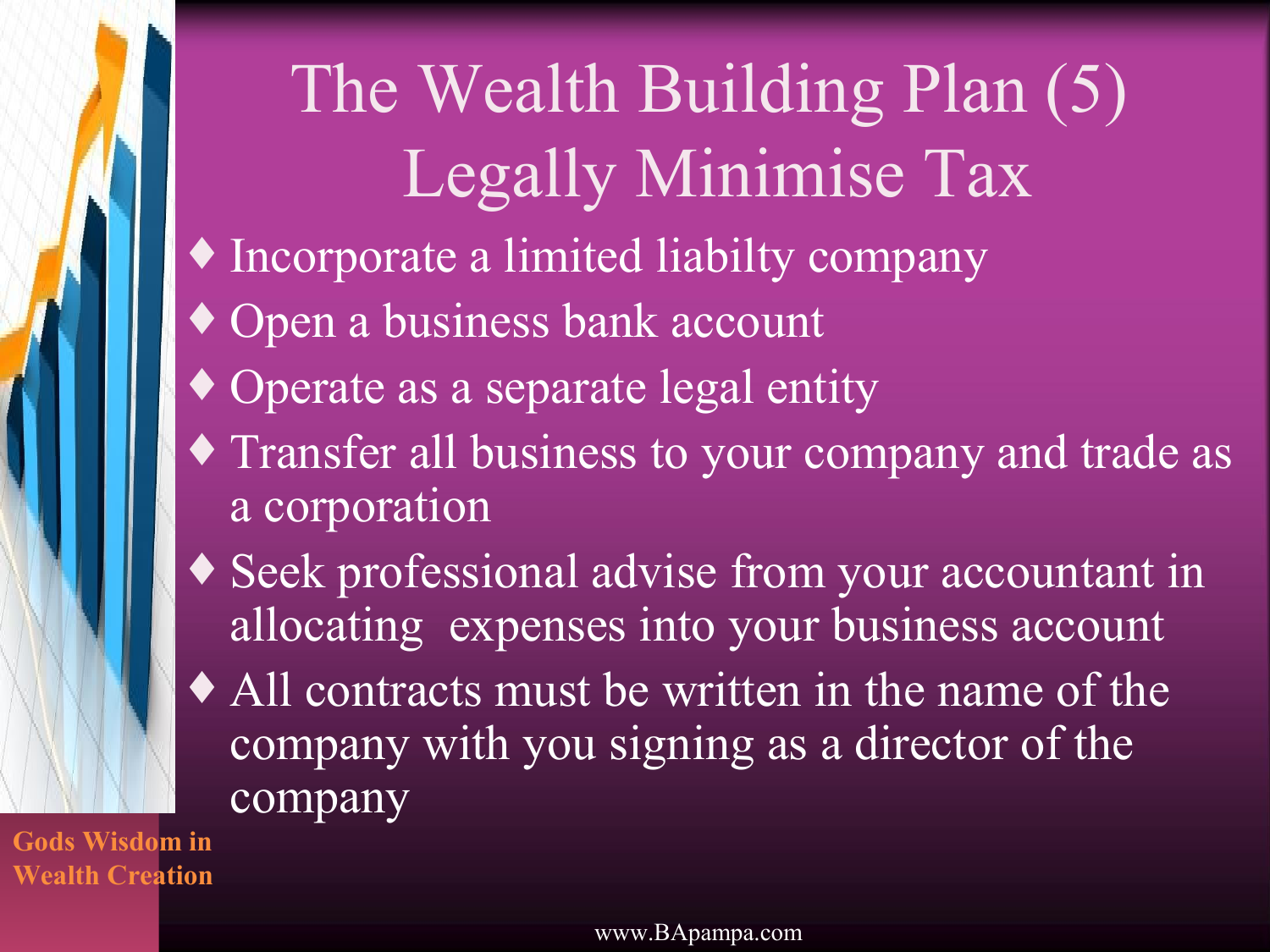### Sustaining Wealth with Gods Wisdom Things you need to Do, Learn , Create & Model

- ♦ Savings and Investment Program
- ♦ Grow a real estate property portfolio
- ♦ Register your own corporation and start operating business as a separate legal entity
- ♦ How to write and publish your book listing it on Amazon
- ♦ Public Speaking & Presentation skills
- Life Coach training and skill development to brand yourself as an expert ( www.CertifiedLifeCoachTraining.com)
- Internet Business Mastery ( www.InternetBusinessMentor.co.uk)
- Marketing strategies for fast growth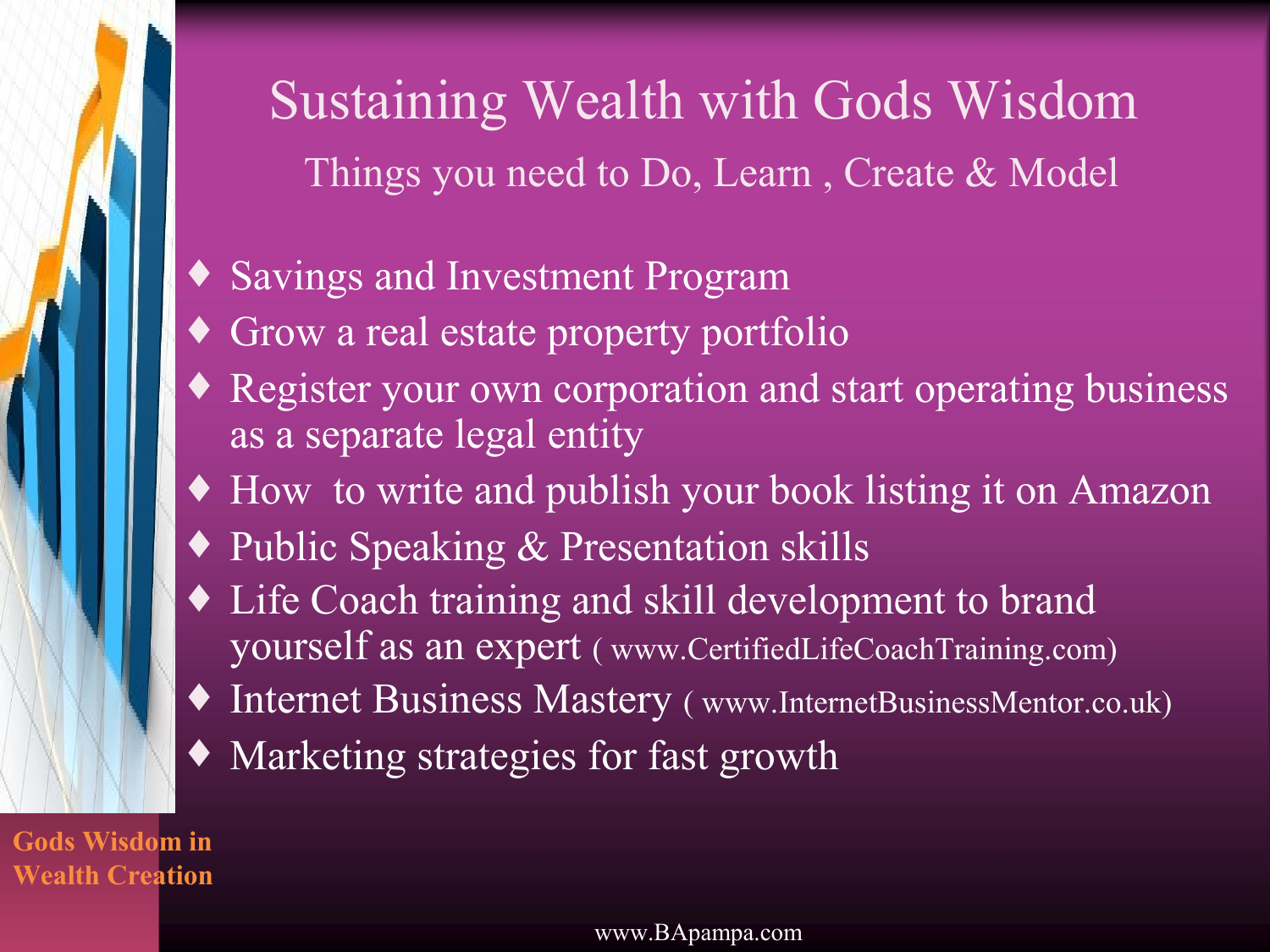### Practical Tips

- ♦ Add value to whatever you do, Improve your ability to earn, create more streams of income
- ♦ Watch your debts and start a debt reduction programme
- ♦ It's a buyers market, now is the time to invest in properties
- ♦ Invest in the low stock market
- ♦ Try to pay one extra month mortgage every year, you will reduce your mortgage payment by 7years
- $\triangle$  Avoid bad credit pay bills on time
- ♦ Start a business on eBay or on the internet which is the future level playing field for everybody
- ♦ Take out insurance and protection schemes
- ♦ Attend business seminars & workshops to improve your skill level – (www.BusinessLink.co.uk)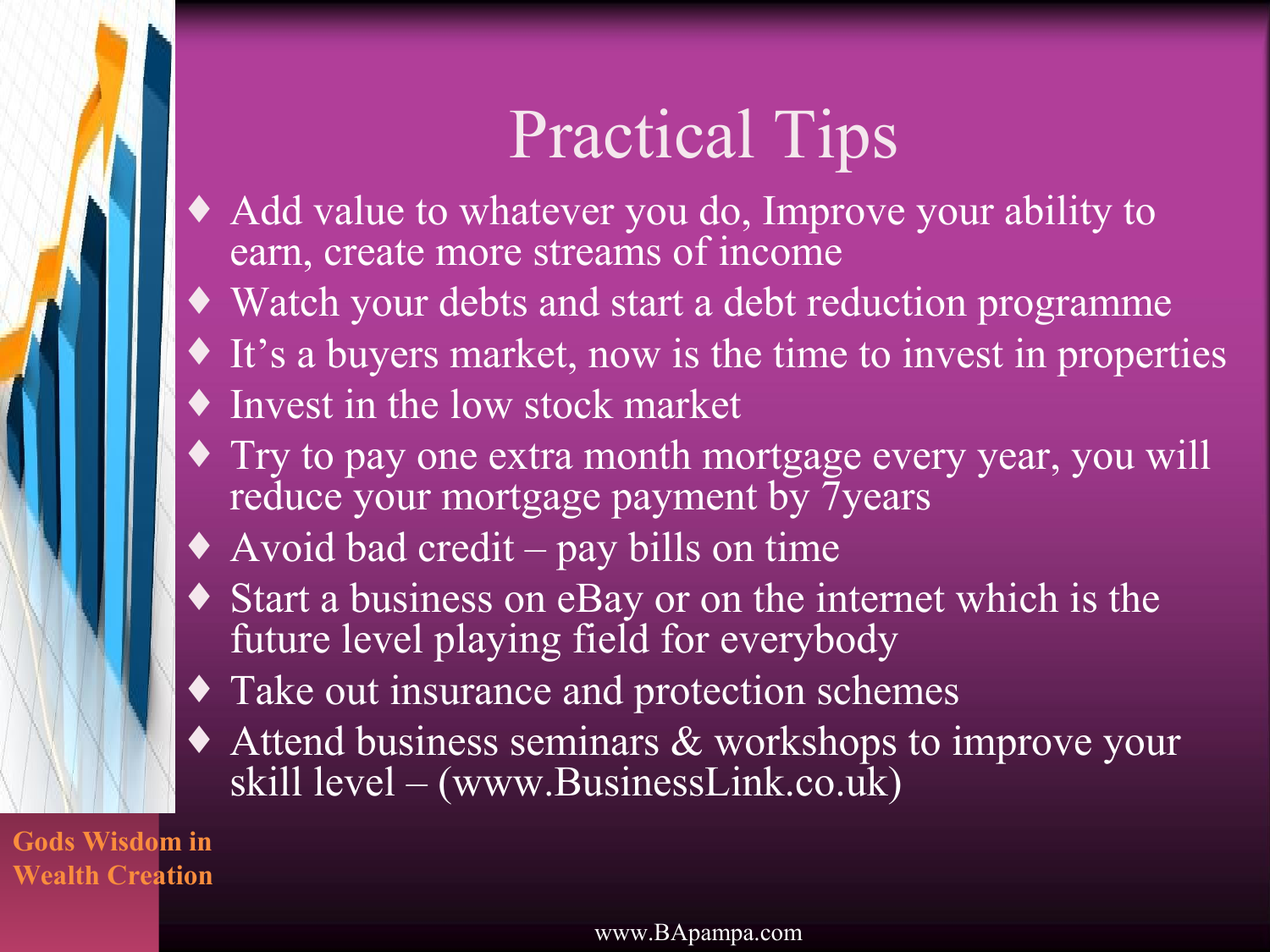

### **Your Thumb The power of One**

**Gods Wisdom in Wealth Creation**

♦*Choose Life* ♦*God bless You*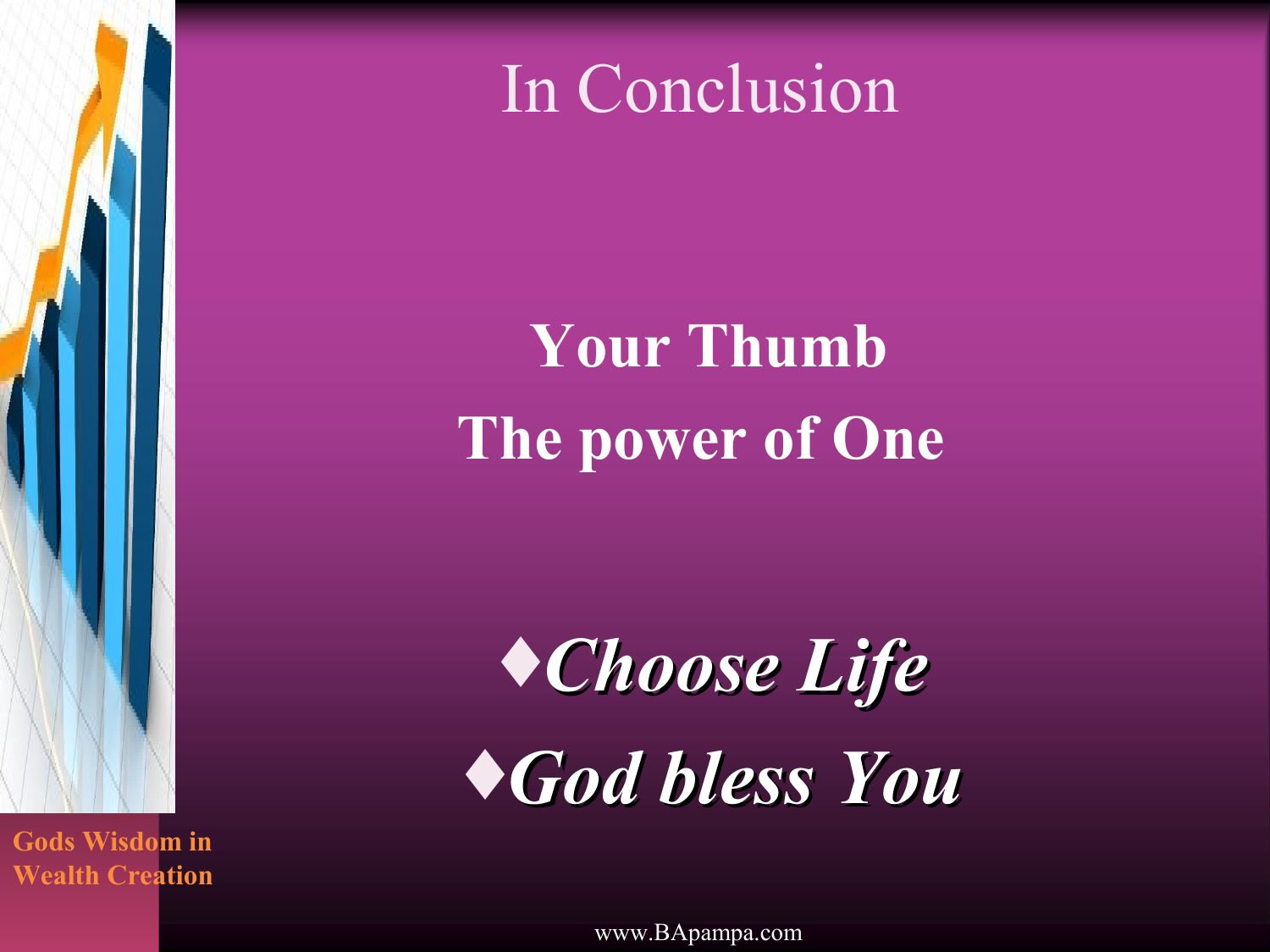

**Gods Wisdom in Wealth Creation**